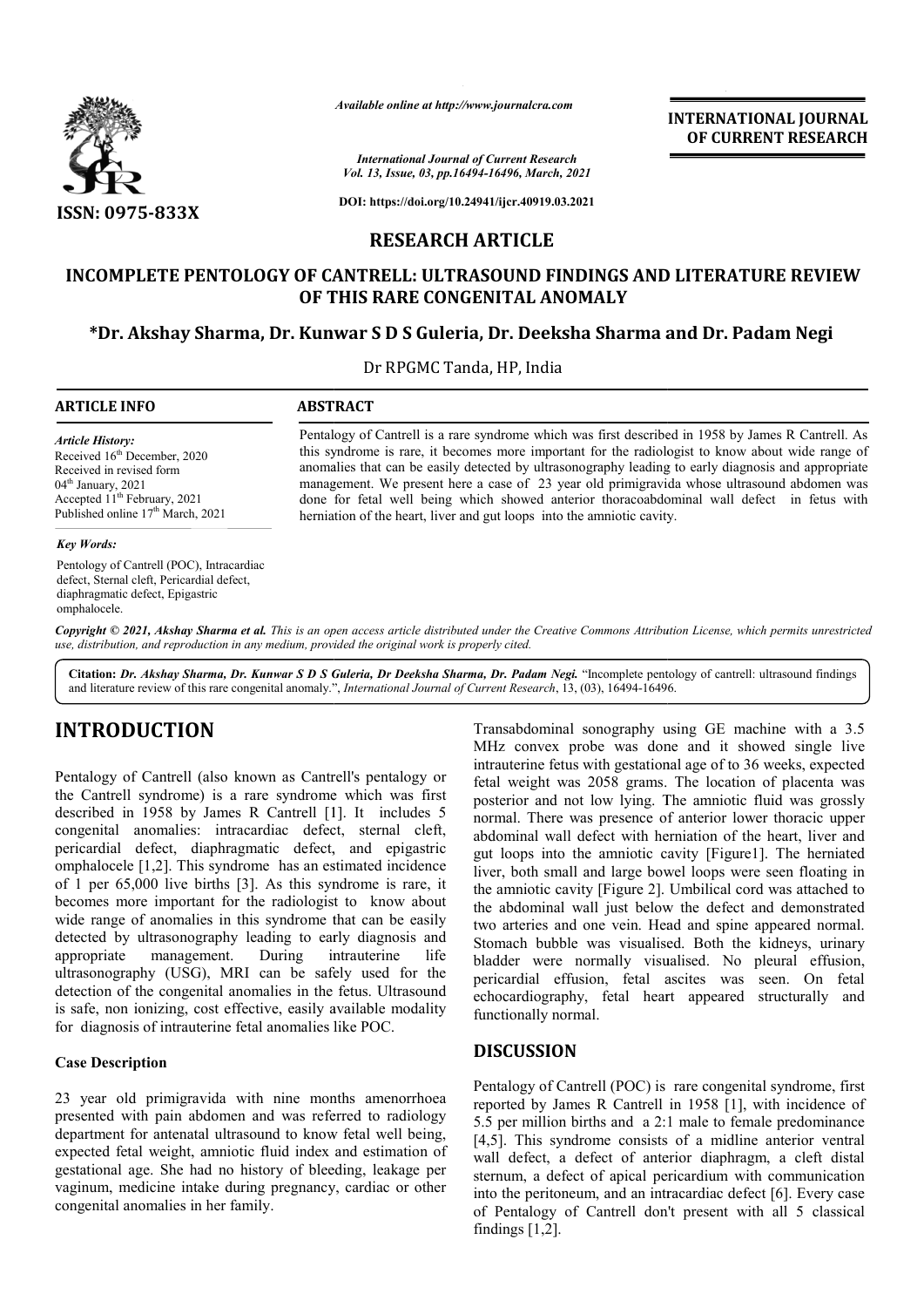





**Figure 2. Gray scale transabdominal ultrasound images showing free floating herniated gut loops in scale transabdominal the amniotic cavity**

Toyama in 1972, classified Cantrell's pentalogy in three categories based on the number of finding: class I presents with all 5 defects and is a definite diagnosis; class II presents with 4 of the 5 defects and is a probable diagnosis; and class III presents with varying combinations of defects and is considered an incomplete expression. [7]. According to this, patient in our case can be categorised into class III. During the embryonic life between 14 to 18 days of gestation, there occurs developmental failure in the primordial lateral plate mesoderm leading to arrest of the thoracoabdominal wall closure [4,8]. Maximum cases of POC are sporadic, while few cases are also associated with trisomy 18 and X X-linked inheritance[9]. Various anomalies associated with pentalogy of Cantrell are cleft lip, cleft palate, encephalocele, hydrocephalus and craniorachischisis, lung hypoplasia, adrenal hypoplasia, gallbladder agenesis, single renal agenesis, polysplenia, malrotation of the colon, herniation of bowel into pericardium, bladder exstrophy, undescended testes, bilateral inguinal hernia, club foot, absence of tibia, radius and hypodactyly[5]. This condition is classified into 4 types based on the position of the heart. In cervical ectopic cardia (3% of cases of ectopia cordis), the heart is displaced superiorly into the area of the neck. In the thoracic variety of ectopia cordis (60% of cases of ectopia cordis), the heart protrudes anteriorly through a sternal defect. 772, classified Cantrell's pentalogy in three In the thoraco-abdominal variety<br>
and on the number of finding: class I presents cases of ectopia cordis), the heart<br>
its and is a definite diagnosis; class II presents throug

cases of ectopia cordis), the heart is displaced outside the chest cases of ectopia cordis), the heart is displaced outside the chest through a defect in the lower sternum in association with diaphragmatic and ventral abdominal wall defects. In the diaphragmatic and ventral abdominal wall defects. In the abdominal variety of ectopia cordis (30% of cases of ectopia cordis), the heart is displaced inferiorly into the abdomen cordis), the heart is displaced inferiorly into the abdomen through a defect in the diaphragm [10]. The main differential diagnosis is the omphalocele-exstrophy-imperforate anusspinal defects complex, which is characterized by a spinal defects complex, which is characterized by a combination of omphalocele, exstrophy of the bladder, an imperforate anus and spinal defects[5]. In the thoraco-abdominal variety of ectopia cordis (7% of

### **Conclusion**

Radiology plays an important role in early diagnosis of pentology of Cantrell and associated anomalies during the pentology of Cantrell and associated anomalies during the intrauterine life. Ultrasound is safe, non ionizing, cost effective, easily available imaging modality useful in the effective, easily available imaging modality useful in the diagnosis of POC. Fetal cardiac doppler helps in better evaluation of cardiac anomalies. MRI can also be used for evaluation of congenital fetal anomalies in cases where fetus evaluation of congenital fetal anomalies in cases where fetus can't be optimally evaluated by ultrasonography due to conditions like improper fetal position and oligohydramnios. These modalities help in early diagnosis of the anomalies so that timely intervention can be done. conditions like improper fetal position and oligohydramnios.<br>These modalities help in early diagnosis of the anomalies so<br>that timely intervention can be done.